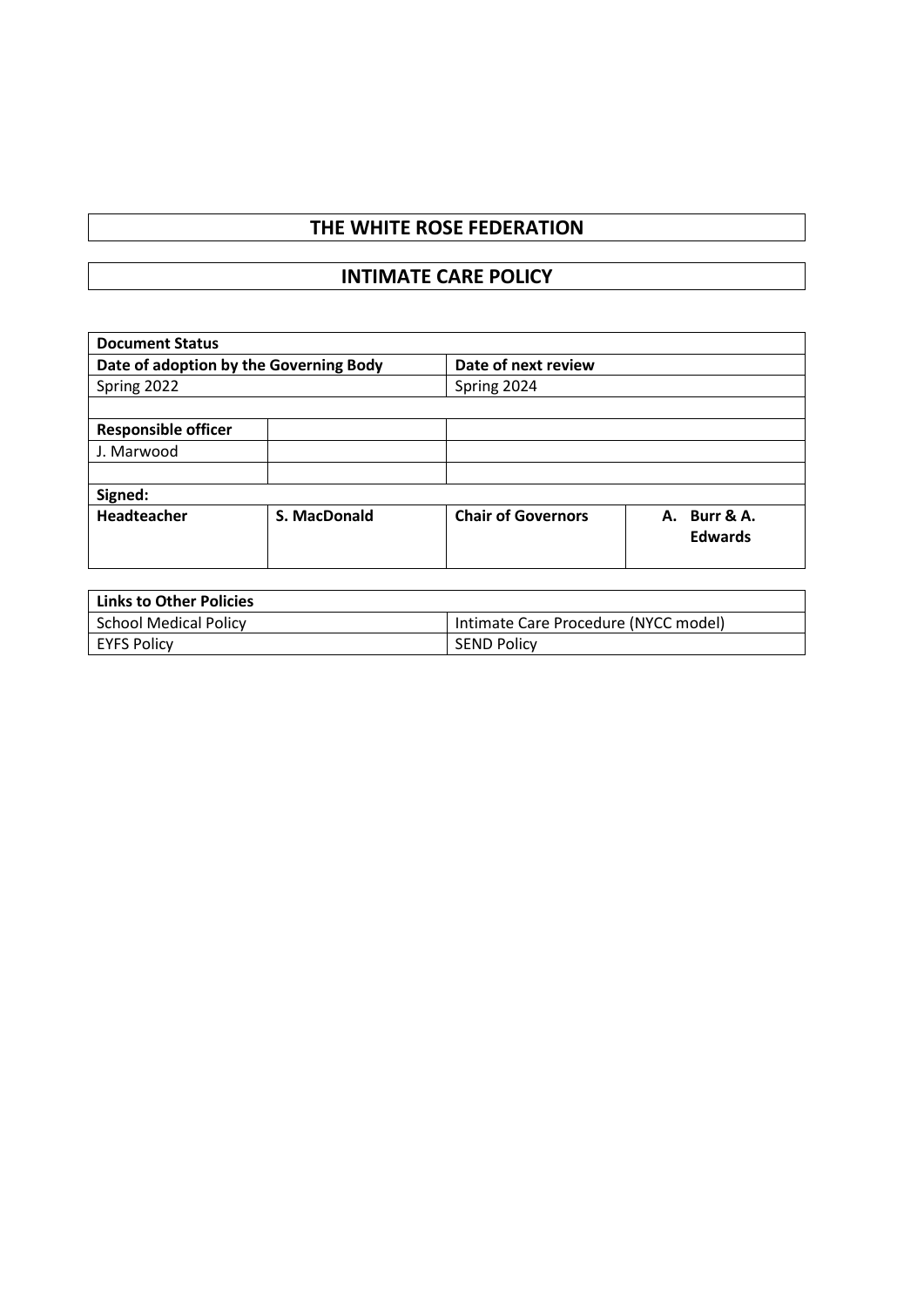#### **INTIMATE CARE POLICY**

## **RATIONALE**

Staff who work with young children or children/young people who have special needs will realise that the issue of intimate care is a difficult one and will require staff to be respectful of children's needs.

Intimate care can be defined as care tasks of an intimate nature, associated with bodily functions, body products and personal hygiene which demand direct or indirect contact with or exposure of the genitals. Examples include care associated with continence and menstrual management as well as more ordinary tasks such as help with washing or bathing.

Children's dignity will be preserved and a high level of privacy, choice and control will be provided to them. Staff who provide intimate care to children have a high awareness of child protection issues. Staff behaviour is open to scrutiny and staff within our federation work in partnership with parents to provide continuity of care to children and young people wherever possible.

Staff deliver a full personal safety curriculum, as part of Personal, Social and Health Education, to all children as appropriate to their developmental level and degree of understanding. This work is shared with parents who are encouraged to reinforce the personal safety messages within the home.

Our federation is committed to ensuring that all staff responsible for the intimate care of children will undertake their duties in a professional manner at all times. We recognise that there is a need to treat all children with respect when intimate care is given. No child should be attended to in a way that causes distress or pain.

## **OUR APPROACH TO BEST PRACTICE**

All children who require intimate care are treated respectfully at all times; the child's welfare and dignity is of paramount importance.

Staff who provide intimate care will be trained to do so where appropriate (including Child Protection and Health and Safety training in moving and handling) and shall be fully aware of best practice. Apparatus will be provided to assist with children who need special arrangements following assessment from physiotherapist/ occupational therapist as required.

Staff will be supported to adapt their practice in relation to the needs of individual children considering developmental changes such as the onset of puberty and menstruation. Wherever possible staff who are involved in the intimate care of children and young people will not usually be involved with the delivery of sex and relationship education to their children and young people as an additional safeguard to both staff and children and young people involved.

There is careful communication with each child who needs help with intimate care in line with their preferred means of communication (verbal, symbolic, etc.) to discuss the child's needs and preferences. The child will be aware of each procedure that is carried out and the reasons for it.

Where possible one child will be cared for by two adults, one person supporting the child and the other person to act as support/witness for the adult and child. The member of staff will phone the parent to inform them and the reasons should be clearly documented. If staff have to change a nappy of a child in Class 1, or support them to get changed if they have a toileting accident, parents will be informed at the end of the day when the child is collected,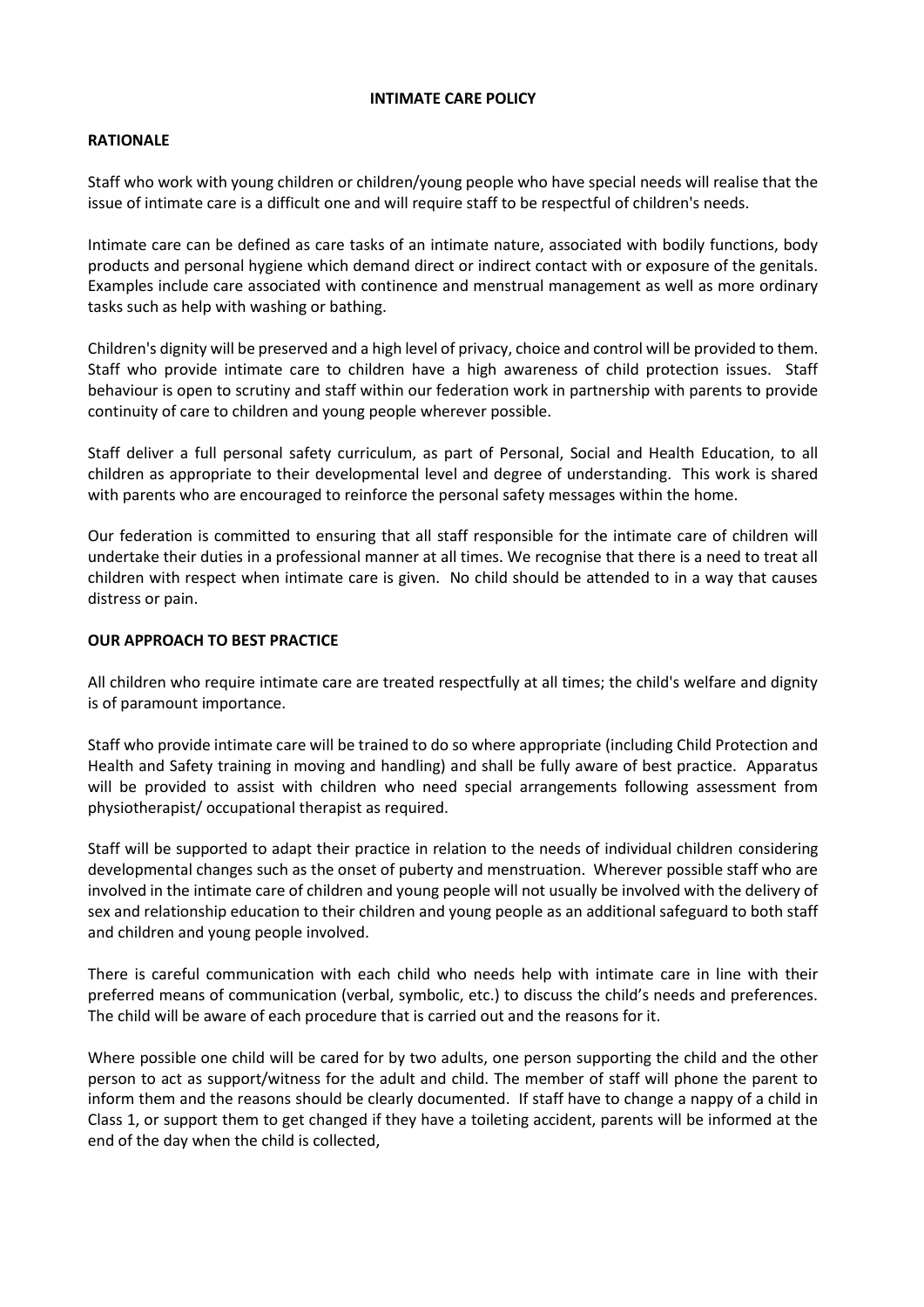As a basic principle, children will be supported to achieve the highest level of autonomy that is possible given their age and abilities. Staff will encourage each child to do as much for themselves as they can. This may mean, for example, giving the child responsibility for washing themselves. Individual intimate care plans will be drawn up for particular children as appropriate to suit the circumstances of the child. These plans include a full risk assessment to address issues such as moving and handling, personal safety and health of the child and the carer.

Wherever possible the same child will not be cared for by the same adult on a regular basis; there will be a rota of carers known to the child who will take turns in providing care. This will ensure, as far as possible, that over-familiar relationships are discouraged from developing, while at the same time guarding against the care being carried out by a succession of completely different carers.

Parents/carers will be involved with their child's intimate care arrangements on a regular basis; a clear account of the agreed arrangements will be recorded on the child's care plan. The needs and wishes of children and parents will be carefully considered alongside any possible constraints; e.g. staffing and equal opportunities legislation.

Each child/young person will have an assigned senior member of staff (Head of School) to act as an advocate to whom they will be able to communicate any issues or concerns that they may have about the quality of care they receive.

# **THE PROTECTION OF CHILDREN**

- Education Child Protection Procedures and Inter-Agency Child Protection procedures will be accessible to staff and adhered to.
- Where appropriate, all children will be taught personal safety skills carefully matched to their level of development and understanding.
- If a member of staff has any concerns about physical changes in a child's presentation, e.g. marks, bruises, soreness etc. s/he will immediately report concerns to the appropriate manager/ designated person for child protection. A clear record of the concern will be completed and referred to social care and/or the CDAIU (police) if necessary. Parents will be asked for their consent or informed that a referral is necessary prior to it being made unless doing so is likely to place the child at greater risk of harm. [See the Education Child Protection Procedures, available on the school website].
- If a child becomes distressed or unhappy about being cared for by a particular member of staff, the matter will be looked into and outcomes recorded. Parents/carers will be contacted at the earliest opportunity as part of this process in order to reach a resolution. Staffing schedules will be altered until the issue(s) are resolved so that the child's needs remain paramount. Further advice will be taken from outside agencies if necessary.
- If a child makes an allegation against a member of staff, all necessary procedures will be followed [see The Education Child Protection Procedures - for access details see 3.3].

*\* where 'children' are mentioned in this document, the term will also include young people.*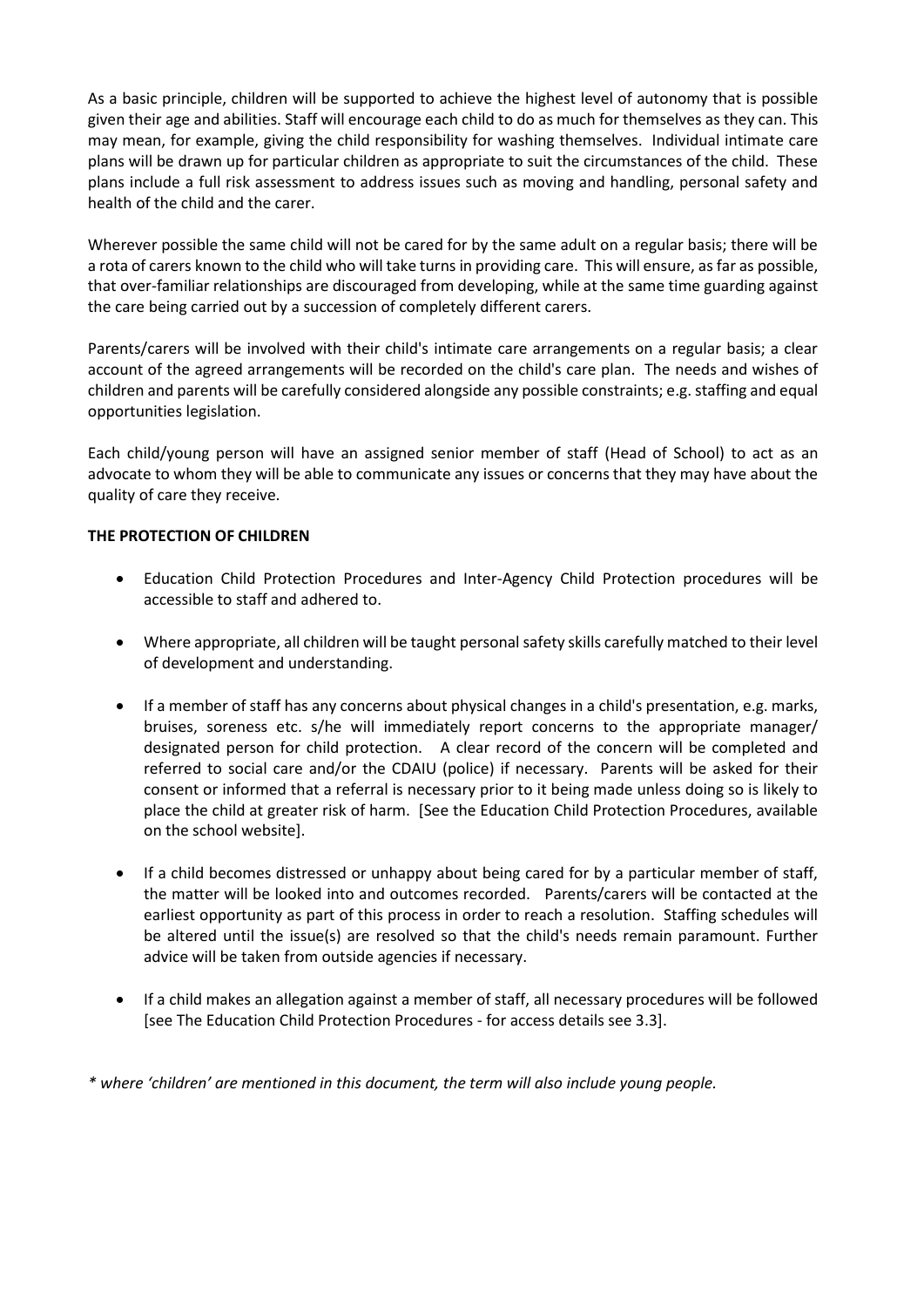#### **ORGANISATION OF RESOURCES**

In our toilet in Class 1 or disabled toilet, a lockable double cupboard is mounted on the wall. In it will be:

• Nappies (pull ups), spare underwear and clothes, wipes and nappy sacks

Records related to the changing of pupils will be kept in Class 1 and the Class Teacher is responsible for checking this it being completed.

As a school we will work closely with parents to ensure children and young people get the best possible care.

#### Readiness for Toilet Training

#### **Toilet Training: Guidance Notes for Parents**

Going to the toilet independently is an important step for all children. The age at which children become toilet trained varies greatly from child to child.

#### Before you start:

It is important to avoid rushing into toileting before your child is ready. It can be difficult when friends' children are toileted or you have the pressure of a special event, such as starting nursery, but much of the frustration around toileting can be avoided by waiting until your child indicates they are ready.

Some of the signs to look for include:

- Your child telling you they are actually doing a wee or a poo. With praise they will gradually begin to recognise sooner and sooner until eventually they are able to 'hold on' long enough to get to a potty or toilet in time.
- Taking an interest in going to the toilet with you.
- Pulling at or telling you they have a wet or soiled nappy or even telling you they no longer wish to wear nappies.
- Able to stay dry for extended periods.

Modern nappies often mean children do not feel as wet or soiled as they did in years gone by. By looking out for signs, you can make sure you do not wait too long, or start too early.

#### Planning

Once your child is ready to begin toilet training, decide:

- What language you would like to use. For example, wee wee, poo, toilet, potty. If your child uses a signing or symbol system, choose appropriate signs.
- Would you like your child to use a potty or a toilet seat for young children? Where will this be kept?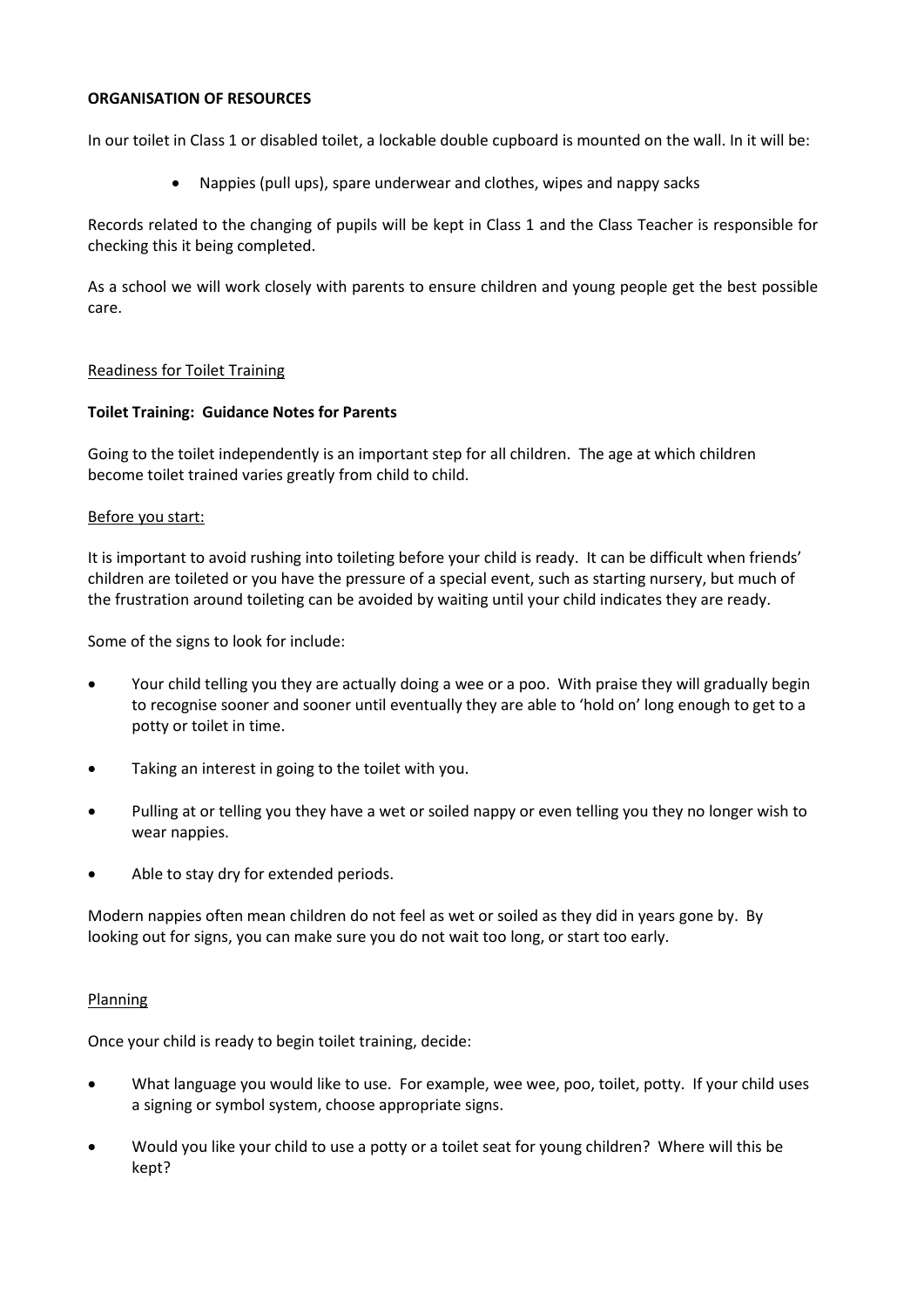- Who else needs to know? Make sure you let everyone who looks after your child know that you are beginning toilet training and what you have decided about language and equipment.
- If possible, take your child to the toilet with you and talk through step by step what you are doing. Ask them if they would like to try.
- Introduce the toilet or potty in a comfortable, safe way. Make the experience fun by singing, playing games or reading a story. Give lots of praise, even when the child does not 'go'.
- Use a few drops of food colouring in the toilet bowl. The yellow of the urine will change blue to green, and red to orange. Use 'cheerios' as a target for boys to aim.
- Expect accidents. Try not to show you are disappointed, but deal with accidents in a 'matter of fact' way.

Use the checklist below to help you decide if your child is ready for toilet training. Not all of the items on the list will be appropriate to every child but the more items on the list that you have ticked, the more likely it is that your child will be successful. Do not be disheartened if you have not been able to tick many of the boxes yet, simply wait a few weeks and consider again.

You may want to share this list with the staff at your child's early years setting or school if you are planning toilet training with them.

Date of Birth:

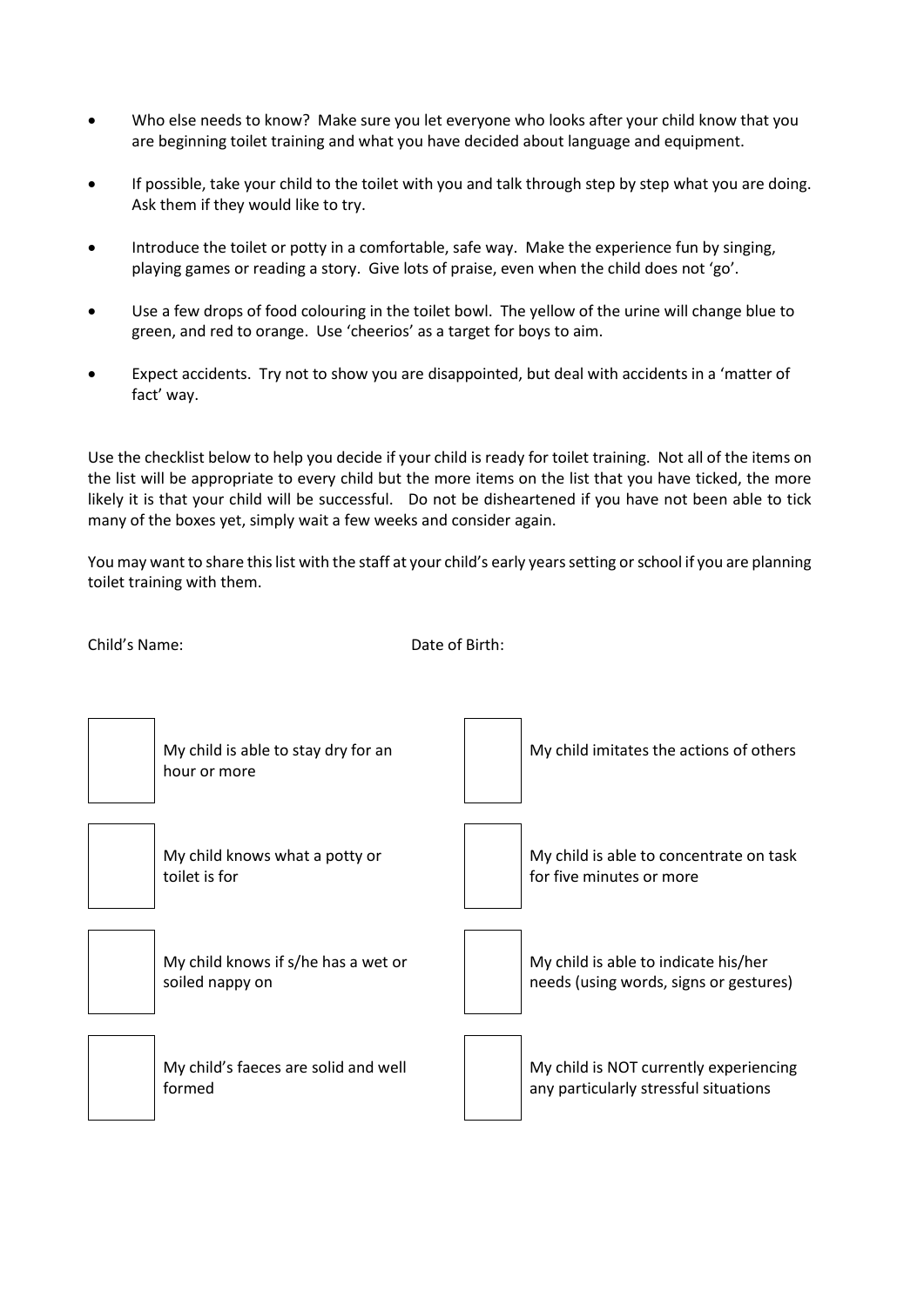## APPENDIX II PERSONAL CARE PLAN – TOILETING

| Child's Name:    | DoB:  |
|------------------|-------|
| Class Group:     | Date: |
| Reason for Plan: |       |

Aim of Plan:

What will be done? Details of when child will be changed/taken to toilet and specific routines to be followed. Social story and schedule required?

By whom?

Keyworker:

**Facilities** Where the child will be changed and resources required

**Training** Specify training needs For whom Date Achieved

Other Issues

Clothing

Off-site activities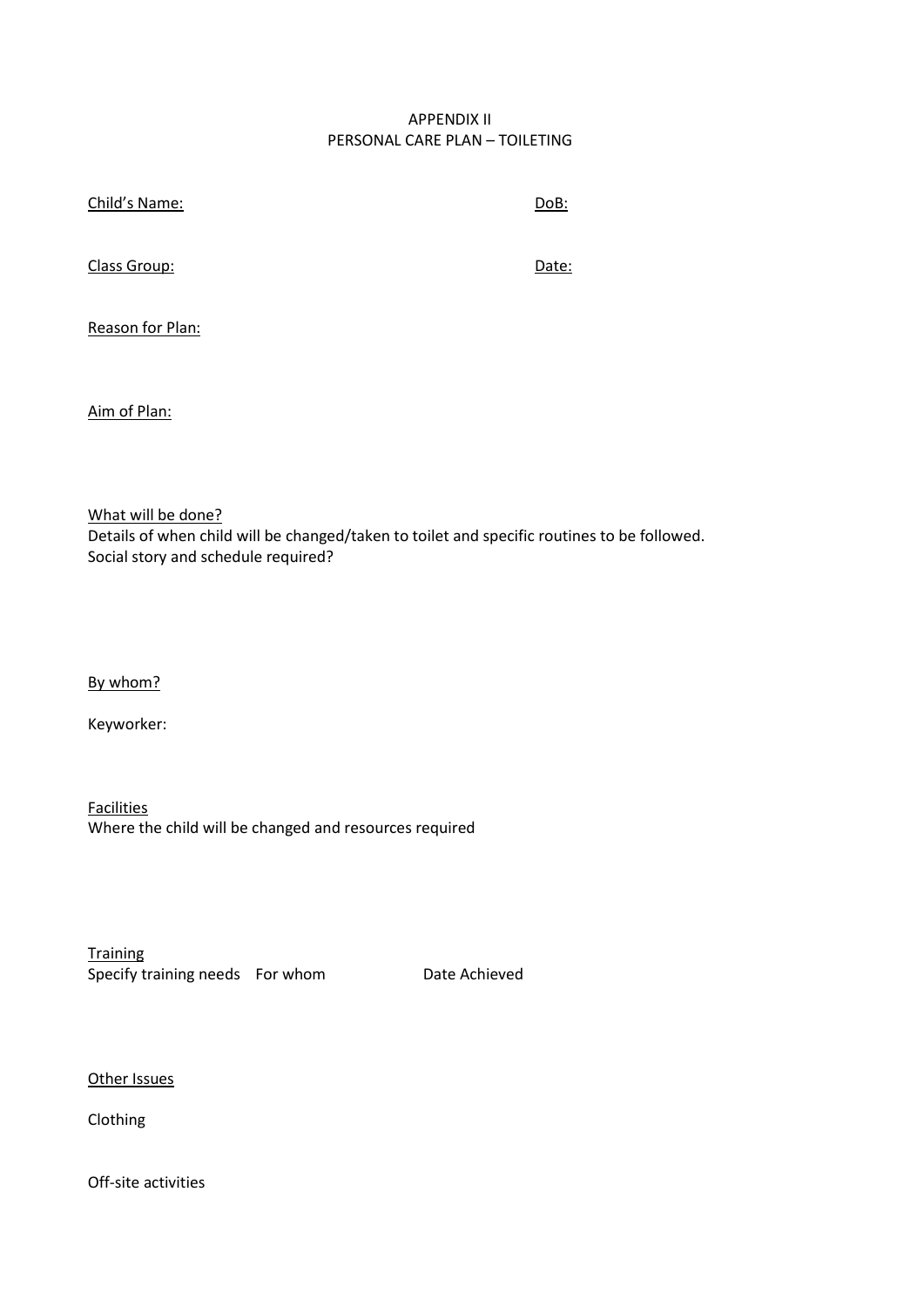Preferred language / signs / symbols

**Monitoring** 

Toilet Diary

Other

Review date

Plan agreed by:

|                 | Name | Signature | Date |
|-----------------|------|-----------|------|
| Parents/carer:  |      |           |      |
| Keyworker(s):   |      |           |      |
| Head of School: |      |           |      |

# **PERSONAL CARE RISK ASSESSMENT**

APPENDIX III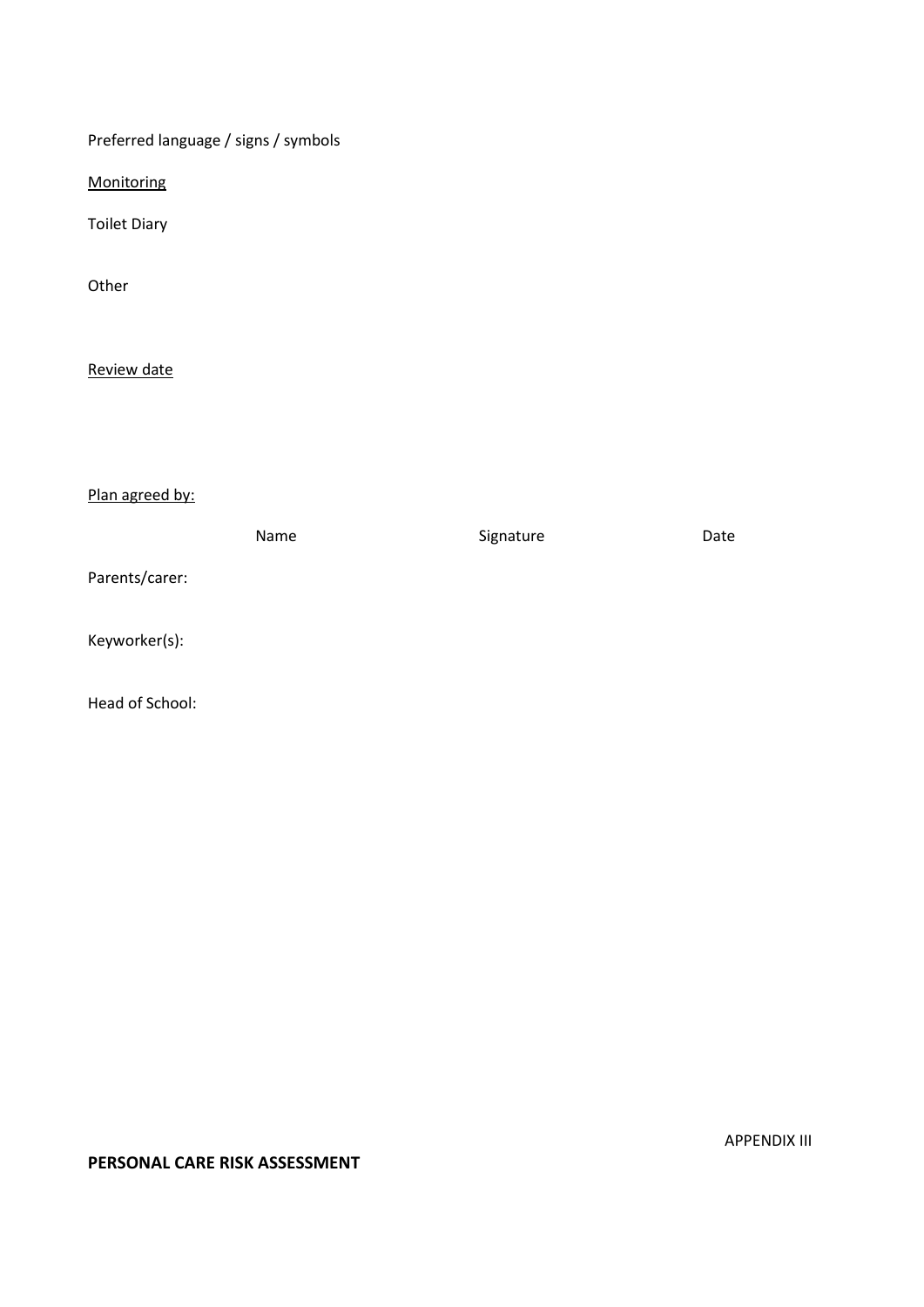# Establishment: Assessor's Name: Position: Date:

| Hazard<br>Identified | Persons at<br>risk | Risk<br>assessment<br>rating<br>(H/M/L) | Precautions<br>needed to<br>control the risk | Resulting risk<br>level | Date of<br>implementation |
|----------------------|--------------------|-----------------------------------------|----------------------------------------------|-------------------------|---------------------------|
|                      |                    |                                         |                                              |                         |                           |
|                      |                    |                                         |                                              |                         |                           |
|                      |                    |                                         |                                              |                         |                           |
|                      |                    |                                         |                                              |                         |                           |
|                      |                    |                                         |                                              |                         |                           |
|                      |                    |                                         |                                              |                         |                           |

Head teacher/manager **Assessment review date:**